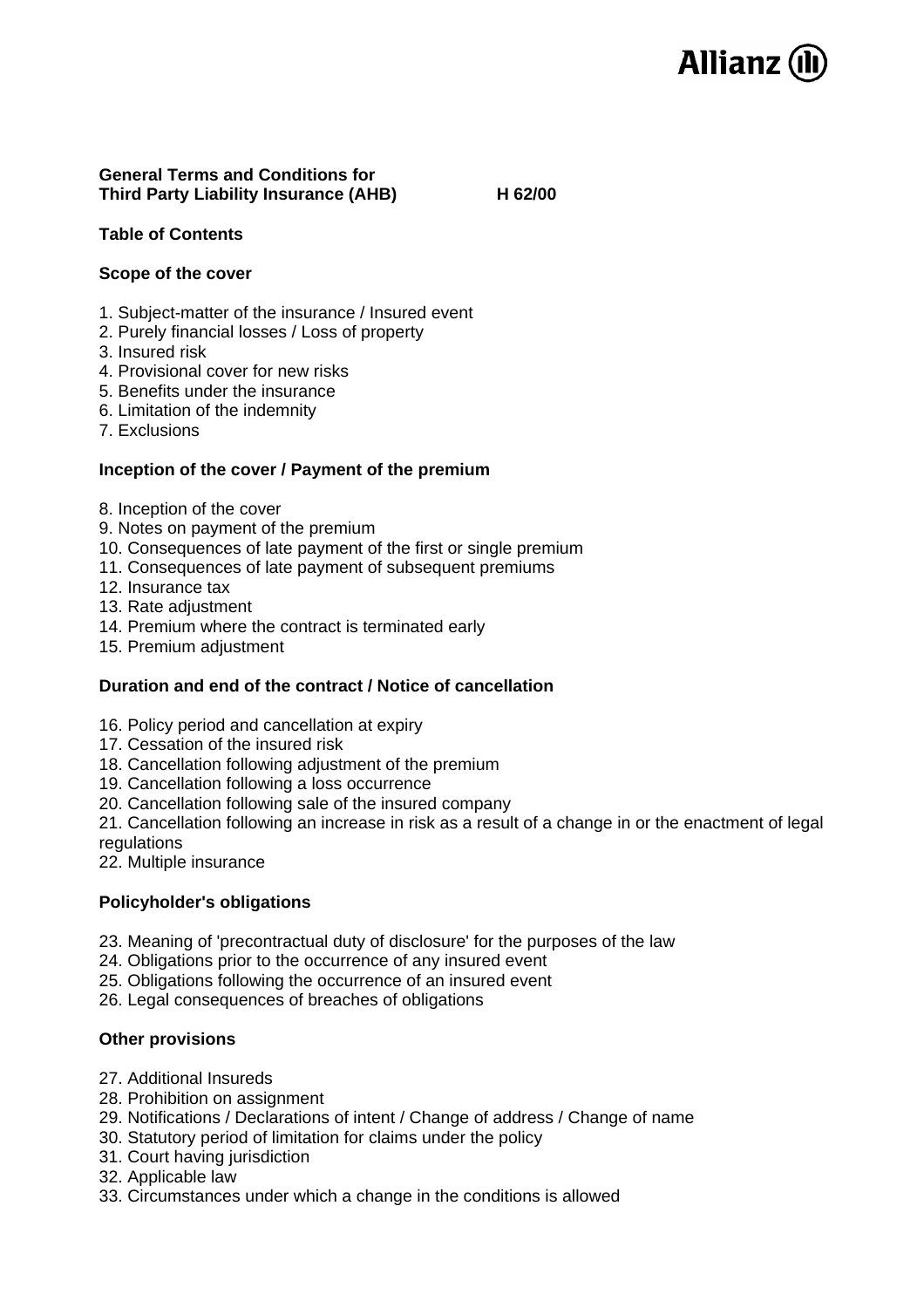Scope of the cover

1. Gegenstand der Versicherung, Versicherungsfall

1.1 Within the framework of the insured risk, cover shall apply in the event that, on the basis of statutory liability provisions under private law, a claim for damages is made against the Policyholder by a third party for a loss occurrence (insured event) happening during the validity of the insurance that has resulted in personal injury, property damage or purely financial loss arising therefrom.

"Loss occurrence" is the event directly resulting in the injury or damage to the third party. It does not matter exactly when the damage that led to the loss occurrence was caused.

1.2 Even where statutory claims are involved, no cover shall apply in respect of claims,

(1) for performance of contracts, supplemental performance, arising out of self-performance, withdrawal, reduction, or for compensation in lieu of performance;

(2) for damage caused in order to be able to carry out the supplemental performance;

(3) on account of the fact that use of the subject of the contract has ceased, or that the result expected from performance of the contract has failed to materialise;

(4) for the indemnification of expenses incurred to no avail in relying upon proper performance of the contract;

(5) for the indemnification of purely financial losses on account of delay in performance;

(6) for other compensation paid in lieu of performance.

2. Purely financial losses / Loss of property

By special agreement, this cover can be extended to include the Policyholder's legal liability under private law for

2.1 purely financial losses arising neither as a result of personal injury nor property damage;

2.2 losses arising out of the loss of property; the provisions on property damage then apply.

3. Insured risk

3.1 The cover includes legal liability

(1) arising out of the Policyholder's risks specified in the insurance policy and any endorsements thereto;

(2) arising out of increases in or extensions to the risks specified in the insurance policy and any endorsements thereto. This shall not apply to risks from the keeping or use of motor vehicles, aircraft or watercraft that are subject to compulsory insurance, or to other risks that are subject to compulsory insurance or the obligation to take out cover prescribed by government;

(3) arising out of new risks coming into existence for the Policyholder once the insurance has been arranged (provisional insurance) and which are regulated in more detail in subsection 4.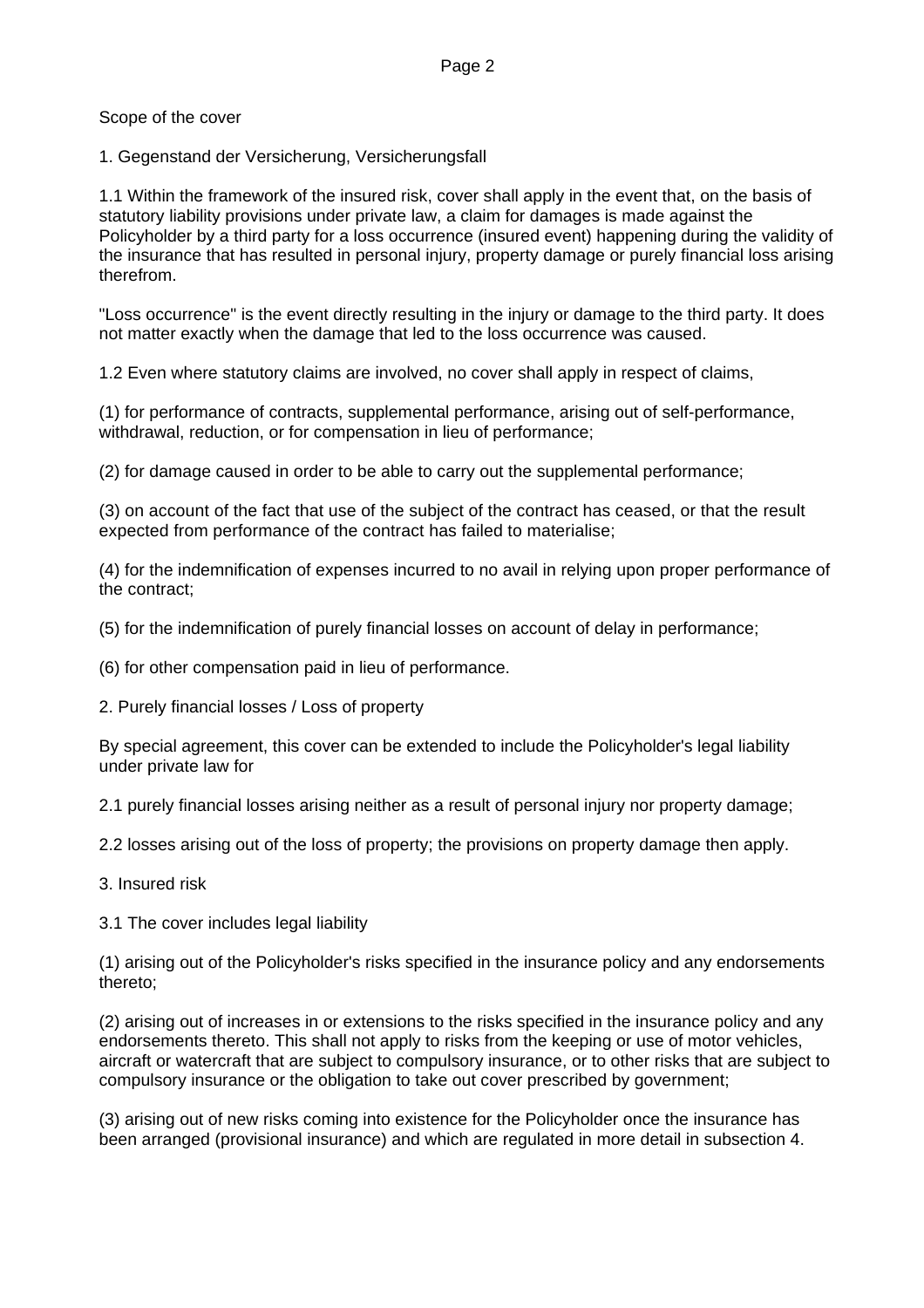3.2 The cover shall also include increases in the insured risk as a result of changes to existing legal regulations or the passing of new ones. The Insurer can, however, cancel the policy under the circumstances referred to in subsection 21.

4. Provisional cover for new risks

4.1 Any new risks that arise once the insurance contract has been concluded shall immediately be insured under the existing policy.

(1) The Policyholder shall, however, be required to declare each new risk within one month of being so requested by the Insurer. The request may also be made with premium statement. Should the Policyholder fail to report a new risk on time, cover in respect thereof shall cease retroactively from when it arose.

Where an insured event occurs before the new risk has been reported, the Policyholder shall be required to prove that the new risk was only added after the insurance had been arranged and at a time when the notification period had not yet expired.

(2) The Insurer shall be entitled to demand an appropriate premium for the new risk. Should within one month of the notification being received no agreement have been reached on the amount of the premium, cover in respect of the new risk shall cease retroactively from when it arose.

4.2 Cover shall apply within the framework of the limit of indemnity agreed for the provisional insurance.

4.3 The provisional cover arrangement shall not apply in respect of risks

(1) arising out of the ownership, possession, keeping or operation of motor vehicles, aircraft or watercraft, insofar as these vehicles are subject to a registration requirement, driving licence requirement or compulsory insurance;

(2) arising out of the ownership, possession, operation or management of railways;

(3) that are subject to compulsory insurance or the obligation to take out cover prescribed by government;

(4) that will exist for less than a year and are therefore to be insured under short-term insurance contracts.

### 5. Benefits under the insurance

5.1 The cover includes examination of the liability question, defence against unjustified claims for damages and the indemnification of the Policyholder against justified claims for damages.

Claims for damages shall be justified in cases where, by virtue of a law, non-appealable judgment, acknowledgment or amicable arrangement, the Policyholder is obliged to indemnify, and the Insurer is bound by this. Acknowledgments given by the Policyholder and amicable arrangements entered into by the Policyholder without the Insurer's consent shall bind the Insurer only insofar as the claim would have existed even without the acknowledgment or amicable arrangement.

Where the Policyholder's indemnification obligation has been established with binding effect for the Insurer, the latter shall have to indemnify the Policyholder within two weeks of the third party's claim.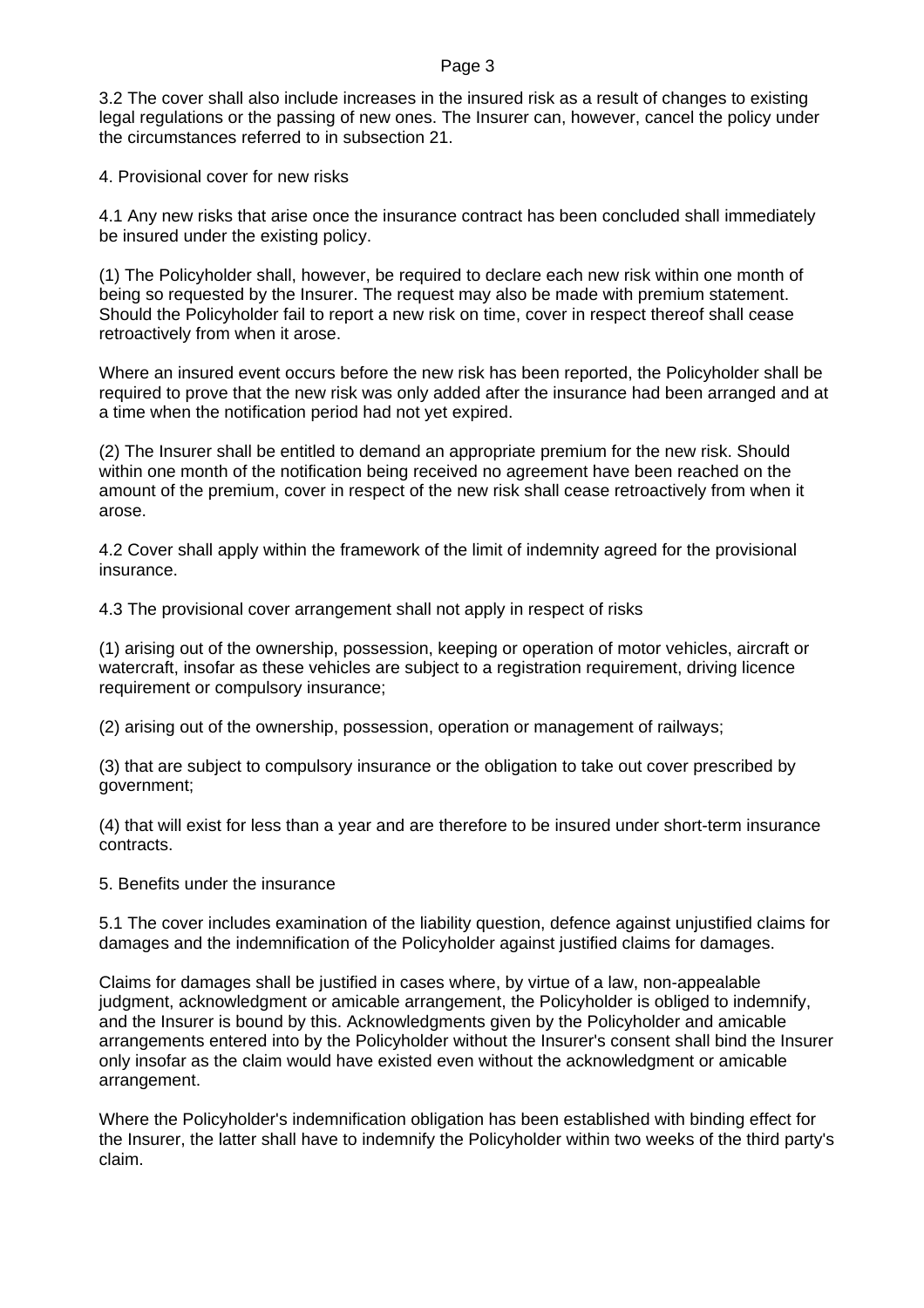5.2 The Insurer shall be authorised to make on the Policyholder's behalf any declarations that appear appropriate to it in order to settle the loss or defend against claims for damages.

Where an insured event results in litigation in respect of claims for damages against the Policyholder, the Insurer shall be authorised to conduct the case. The Insurer shall conduct the litigation on the Policyholder's behalf and at its own expense.

5.3 Where in criminal proceedings in respect of a loss event that may give rise to a liability claim hereunder the Insurer wishes to appoint or approves the appointment of a defence counsel for the Policyholder, the Insurer shall bear the defence counsel's costs in accordance with the scale of fees and, if necessary, any higher costs specifically agreed with the Insurer.

5.4 Where the Policyholder or any Insured acquires the right to demand the cancellation or reduction of an annuity that is to be paid, the Insurer shall be authorised to exercise that right.

6. Limitation of the indemnity

6.1 The Insurer's indemnity shall be limited on each and every loss to the agreed sums insured. This shall also apply where the cover includes several indemnifiable persons.

6.2 It may be agreed that the Insurer will limit the indemnity to a multiple of the agreed sum insured.

6.3 Several insured events occurring during the validity of the insurance shall be deemed to be a single loss event occurring at the time of the first of these insured events, where they arise from

the same cause,

the same causes having an interdependence, particularly a factual and temporal relationship or

from the supply of goods having the same defects.

6.4 Where specially agreed, on each and every loss the Policyholder will participate in the indemnity for the amount specified in the insurance policy (deductible).

6.5 The Insurer's expenditure on costs shall not be counted towards the sums insured.

6.6 Where the justified claims for damages resulting from an insured event exceed the sum insured, the Insurer shall bear the litigation costs in the proportion that the sum insured bears to the total amount of those claims.

6.7 Where the Policyholder is obliged to make annuity payments to the injured party and the capitalised value of the annuity exceeds the sum insured or the residual sum insured remaining after any other payments arising out of the insured event have been deducted, the Insurer shall indemnify the annuity payable only in the proportion that the sum insured, or the amount of it remaining, bears to the capitalised value of the annuity.

The relevant provision of the 'Regulation concerning Insurance Coverage in Motor Vehicle Liability Insurance' in the version in force at the time of the insured event shall apply for calculating the value of the annuity.

When calculating the amount of the Policyholder's share in current annuity payments in cases where the capitalised value of the annuity exceeds the sum insured or the residual sum insured remaining after any other payments have been deducted, the other payments shall be deducted in full from the sum insured.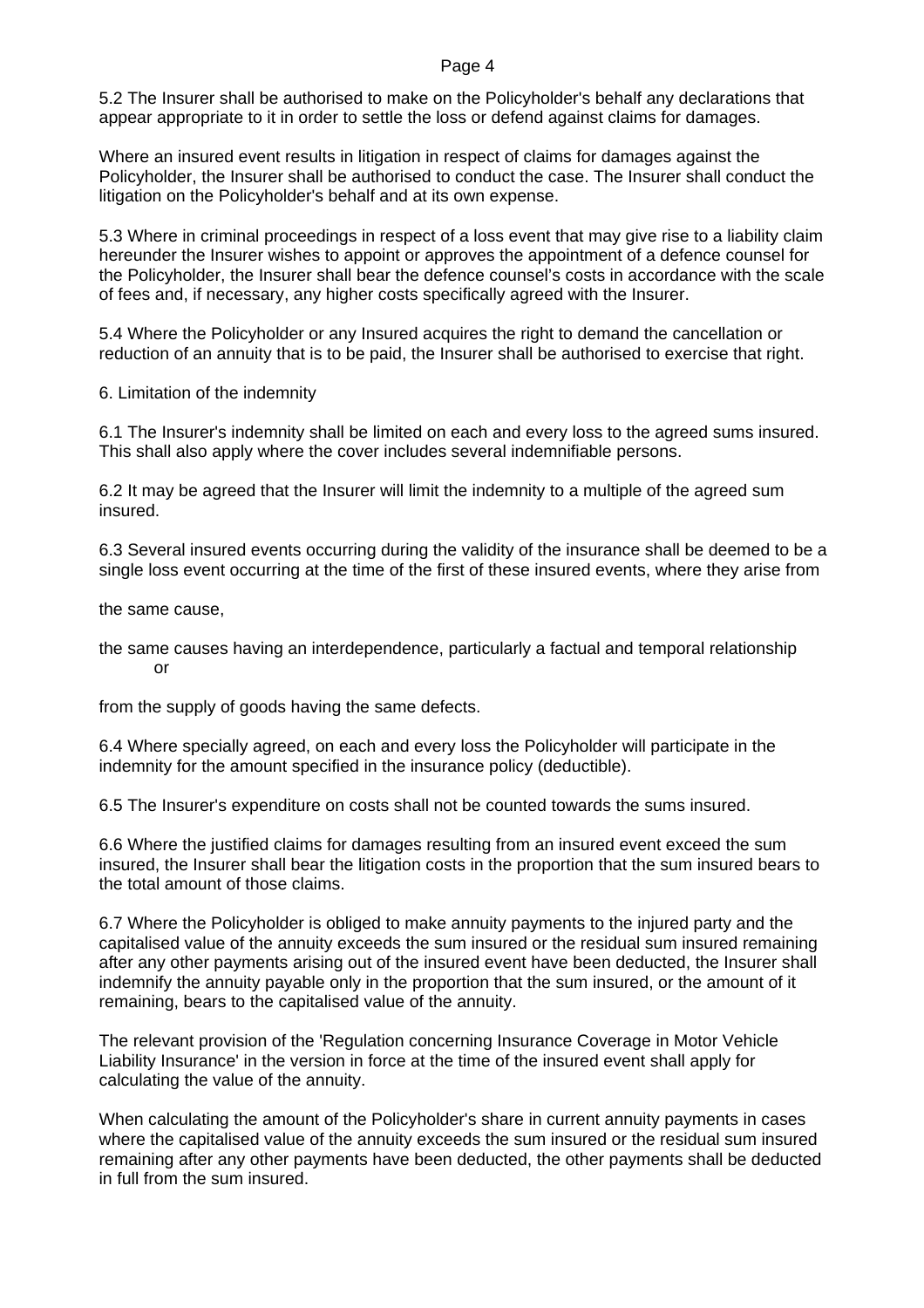6.8 Where a request from the Insurer for a liability claim to be settled by means of acknowledgment, satisfaction or amicable arrangement fails because of the Policyholder's attitude, the Insurer shall not have to pay any additional expenses in respect indemnity, interest and costs arising from the time of the refusal.

# 7. Exclusions

Unless otherwise expressly stated in the insurance policy or any endorsements thereto, the following shall be excluded from the insurance:

7.1 Insurance claims from any persons who have caused the loss or damage deliberately;

7.2 Insurance claims from any persons who have caused the loss or damage by

bringing products into circulation or

performing work or other services

in the knowledge that they are defective or harmful.

7.3 Liability claims that, on the basis of a contract or undertaking, exceed the scope of the Policyholder's statutory liability;

7.4 Liability claims

(1) from the Policyholder himself, or the persons mentioned in subsection 7.5, against the Insureds;

(2) between several policyholders under the same insurance contract;

(3) between several Insureds under the same insurance contract;

7.5 Liability claims against the Policyholder

(1) arising out of claims from his relatives who live with him in a joint household or who are among the persons insured in the insurance contract.

"Relatives" shall be spouses, partners within the meaning of the German Life Partnership Act or comparable partnerships under the law of other countries, parents and children, adoptive parents and children, parents- and children-in-law, step-parents and -children, grandparents and grandchildren, brothers and sisters, and also foster parents and children (persons connected with each other like parents and children through a family-like relationship set up on a long-term basis);

(2) from his legal representatives or carers, where the Policyholder is a legally incapacitated person or one having limited legal capacity, or is under supervision;

(3) from its legal representatives, where the Policyholder is a private- or public-law entity or an unincorporated association;

(4) from its partners with unlimited liability, where the Policyholder is an Offene Handelsgesellschaft (general partnership), Kommanditgesellschaft (limited partnership) or Gesellschaft des bürgerlichen Rechts (non-trading partnership);

(5) from its partners, where the Policyholder is an eingetragene Partnerschaftsgesellschaft (registered partnership company);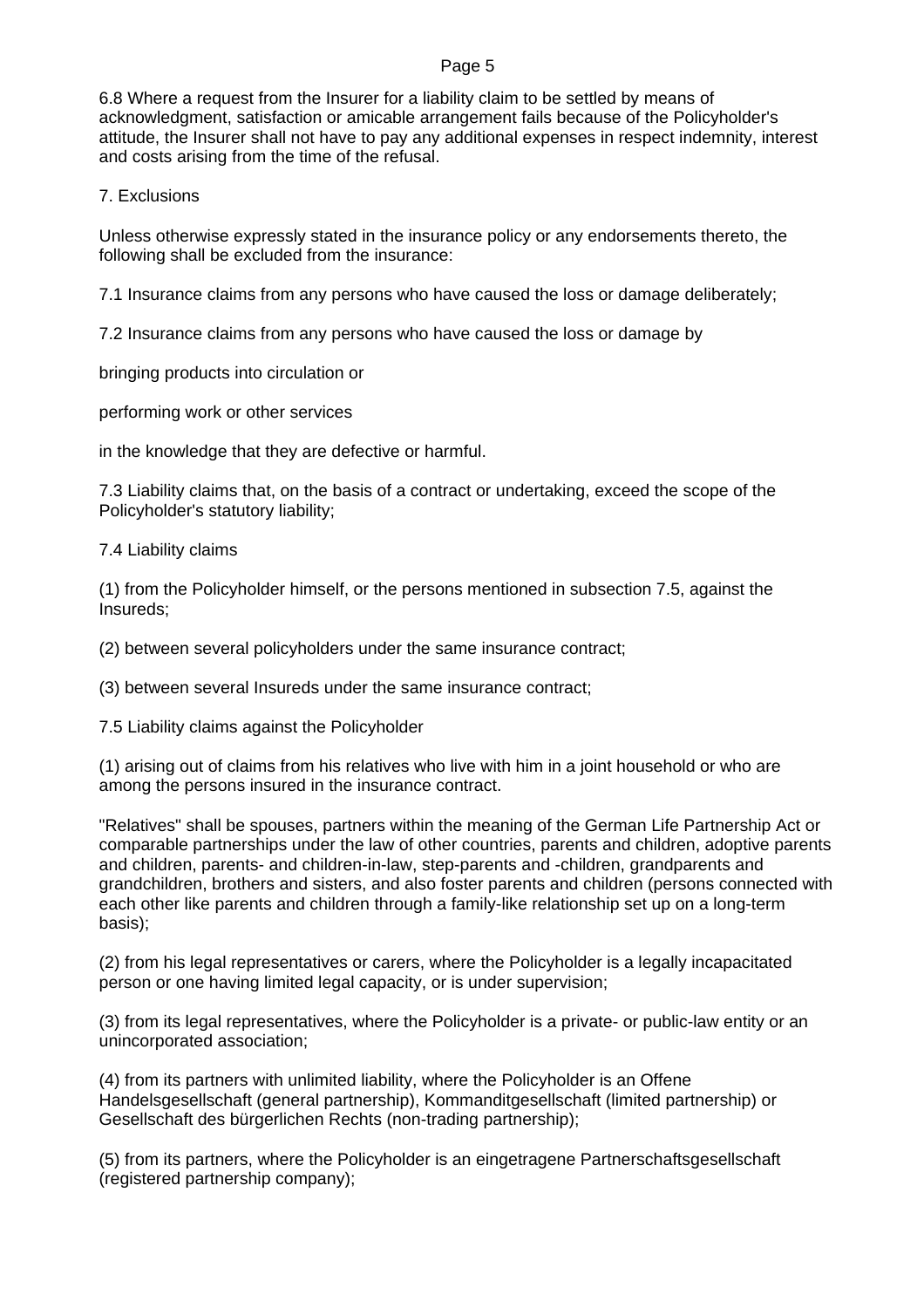(6) from its liquidators, official receivers and insolvency administrators;

Re subsections 7.4 and 7.5:

The exclusions under subsections 7.4 and 7.5 (2) to (6) shall also extend to liability claims from relatives of the persons mentioned therein who live with them in a common household.

7.6 Liability claims for damage to third-party property and any purely financial loss resulting therefrom, where the Policyholder has hired, leased, rented or borrowed that property, acquired it through unlawful interference, or it is the subject of a special custody agreement;

7.7 Liability claims for damage to third-party property and for any purely financial loss resulting therefrom, where

(1) the damage has arisen through a commercial or professional activity of the Policyholder on that property (working, repair, transportation, testing and the like); in the case of immovable property, this exclusion shall apply only insofar as the property or parts thereof have been directly affected by the activity;

(2) the damage has arisen as a result of the Policyholder's using the property to carry out its commercial or professional activity (as a tool, aid, material storage area and the like); in the case of immovable property, this exclusion shall apply only insofar as the property or parts thereof have been directly affected by the use;

(3) the damage has arisen through a commercial or professional activity of the Policyholder, and that property or – where immovable property is involved – the parts thereof were situated in the area directly affected by the activity; this exclusion shall not apply if the Policyholder can prove that, at the time of the activity, he had taken obviously necessary protective measures to prevent damage;

Re subsections 7.6 and 7.7:

Where the prerequisites for the exclusions in subsections 7.6 and 7.7 exist in the person of salaried employees, wage earners, servants, authorised agents or representatives of the Policyholder, the cover shall likewise cease, and in fact for both the Policyholder and for other persons covered by the insurance contract.

7.8 Liability claims for damage caused to items of property manufactured or supplied by the Policyholder, or works or other services provided by him, as a result of a cause inherent in the manufacture, supply or service, and for any purely financial loss resulting therefrom This shall also apply where the cause of the damage lies in a defective individual part of the item or in deficient partial performance and leads to damage or destruction of the item or the work done.

This exclusion shall also apply where third parties have taken over the manufacture or supply of the items or the work or other services on the Policyholder's behalf or for the Policyholder's account;

7.9 Liability claims arising out of loss events occurring abroad (i.e. outside the Federal Republic of Germany); claims arising out of Section 110 of Social Security Code VII shall, however, be included in the insurance;

7.10 (a) Claims made against the Policyholder in respect of environmental damage in accordance with the Environmental Damage Act or other national implementing laws based on the EU Environmental Liability Directive (2004/35/EC). This shall also apply where, on the basis of statutory liability provisions under private law, a third party makes a claim against the Policyholder for the reimbursement of costs arising through such environmental damage.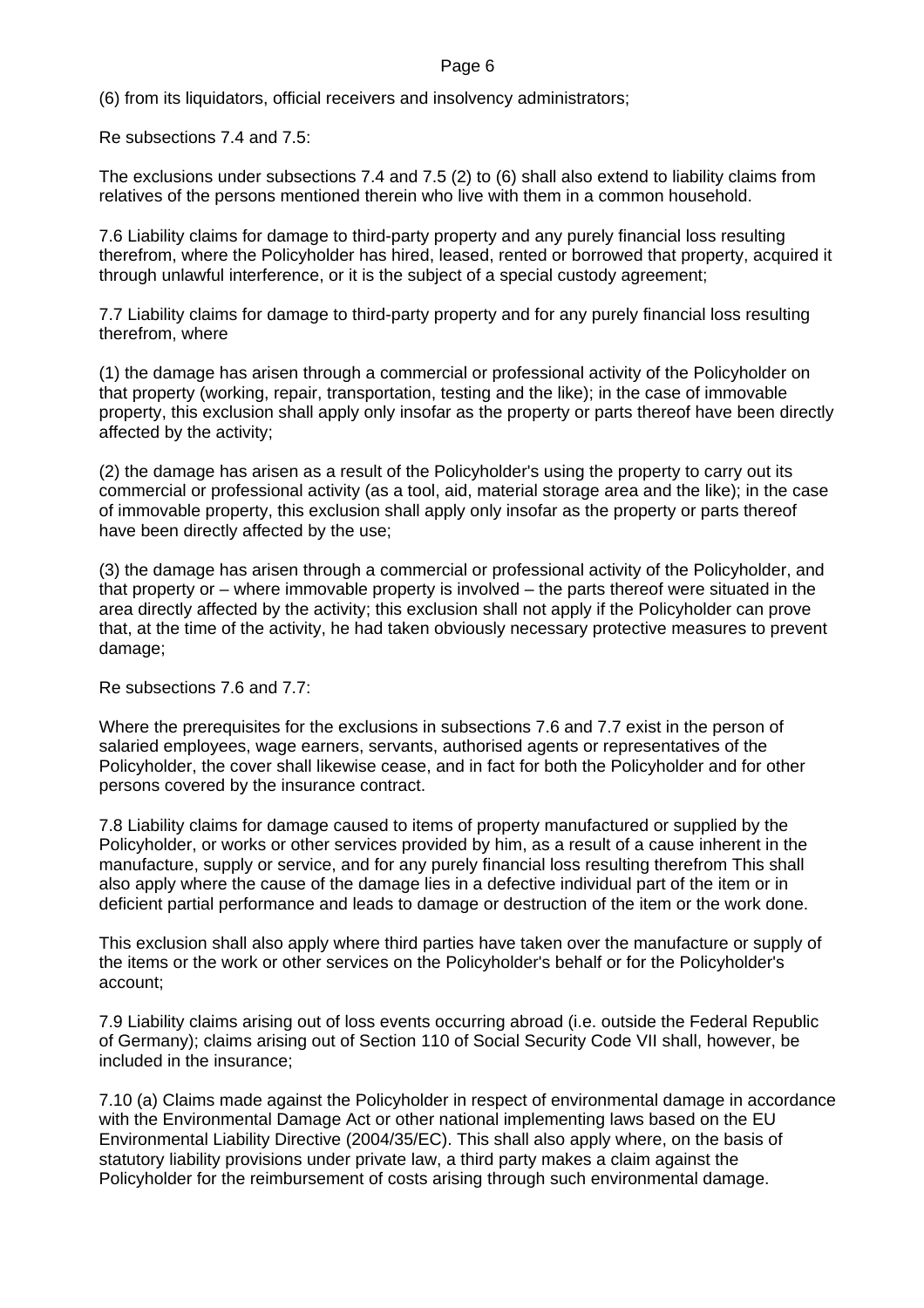Cover shall, however, continue to apply in respect of claims that could already be made against the Policyholder on the basis of statutory liability provisions under private law, even if the Environmental Damage Act or other national implementing laws based on EU Environmental Liability Directive (2004/35/EC) did not exist.

This exclusion shall not apply within the framework of the insurance of personal liability risks.

7.10 (b) Liability claims for damage caused by environmental impact.

This exclusion shall not apply

(1) within the framework of the insurance of personal liability risks

or

(2) for damage arising from products manufactured or supplied by the Policyholder (except waste), or from work or other services following performance of the service or completion of the work (product liability). No cover shall apply, however, in respect of damage caused by environmental impact arising out of the planning, manufacture, supply, assembly, disassembly, maintenance or servicing of

installations that are intended for manufacturing, processing, storing, depositing, conveying or leading away water-polluting substances (installations subject to the Water Resources Act (WHG));

installations as per Appendices 1 or 2 to the Environmental Liability Act (installations subject to the Environmental Liability Act).

installations that, under the provisions applying to environmental protection, are subject to a licensing or notification requirement;

sewage works

or out of parts that are evidently intended for such installations;

7.11 Liability claims for damage that is attributable to asbestos, asbestos-containing substances or products;

7.12 Liability claims for damage that is directly or indirectly connected with high-energy ionising radiation (e.g. radiation from radioactive substances or X-rays);

**Deleted** 

7.14 Liability claims arising out of property damage caused by

(1) Sewage, insofar as domestic sewage is not involved;

- (2) Subsidence of land, or landslides;
- (3) Flooding caused by standing or flowing water;

7.15 Liability claims for loss or damage arising out of the exchange, transmission and provision of electronic data, where such loss or damage results from

(1) Deletion, suppression, spoiling or alteration of data;

(2) Failure to capture or faulty storage of data;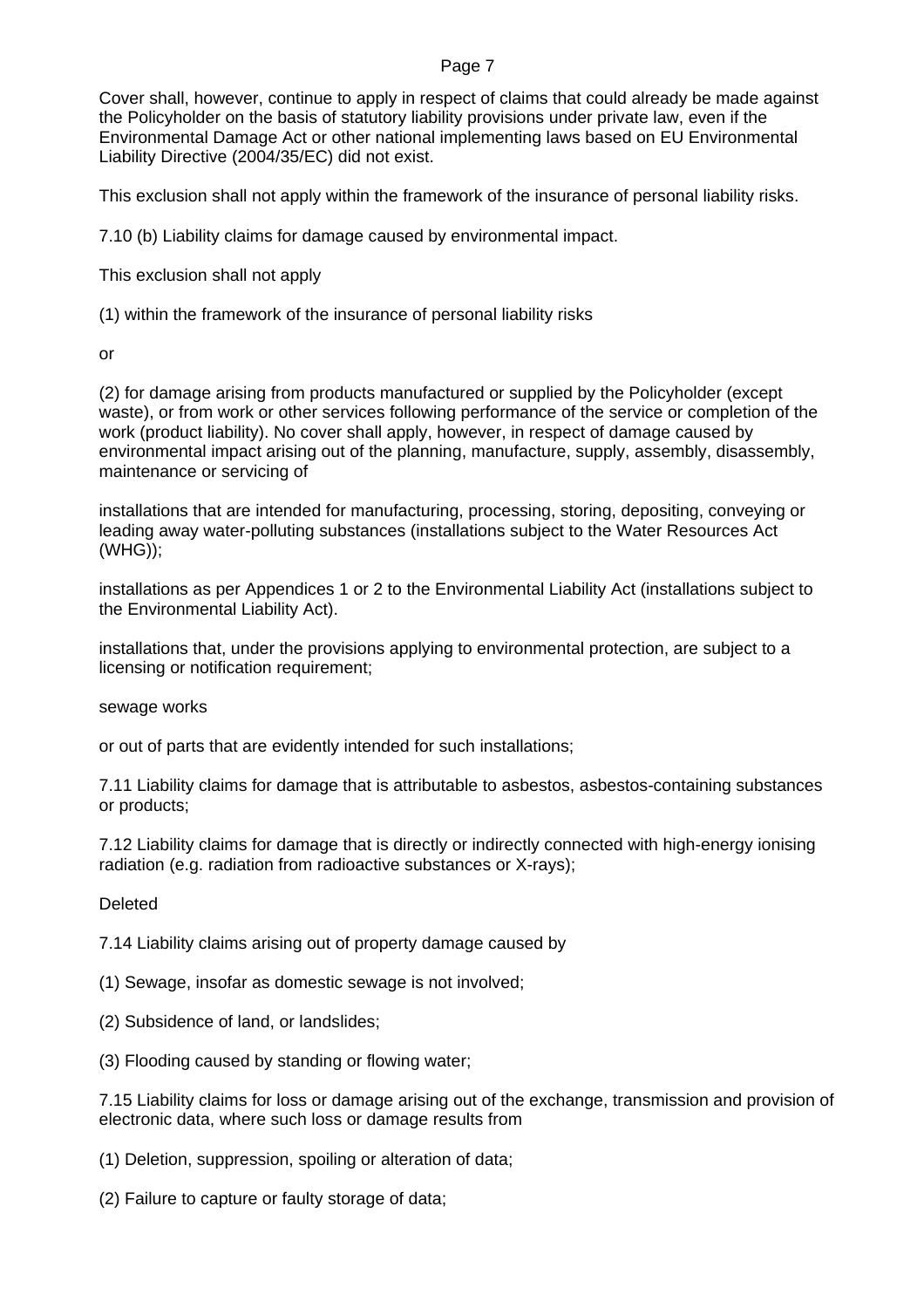(3) Disruption of access to electronic data interchange;

(4) Transmission of confidential data or information;

7.16 Liability claims for loss or damage arising out of violations of personal rights or name rights;

7.17 Liability claims for loss or damage caused by hostility, vexatious harassment, unequal treatment or other discrimination;

7.18 Liability claims for personal injury resulting from the transmission of a disease by the Policyholder. The same goes for property damage arising from the illness of animals owned, kept or sold by the Policyholder. In both cases, cover shall apply where the Policyholder can prove that he has not acted either with intent or in a grossly negligent manner.

Inception of the cover / Payment of the premium

8. Inception of the cover

The cover starts on the date agreed. Where no date has been agreed, the cover will commence upon arrangement of the policy. Cover will commence only where the Policyholder pays the first or the single premium on time within the meaning of subsection 9.1.

9. Notes on payment of the premium

9.1 The first or single premium is to be paid immediately after arrangement of the policy, but not before the date that the Policyholder and Insurer have agreed for commencement of the cover. Where payment of the annual premium in instalments has been agreed, just the first instalment shall be deemed to be the first premium.

Unless otherwise agreed, subsequent premiums shall be due in each case on the first of the month of the agreed payment period.

9.2 The premium payment shall be on time if, when it is due, the Policyholder immediately does everything to ensure that the premium reaches the Insurer.

Where the Policyholder has issued a direct debit authorisation (direct debit system), the premium payment shall be on time if the Insurer can collect it when it is due and the Policyholder does not countermand a justified debit.

Where the Insurer cannot collect a premium that is due and the Policyholder is not responsible, the payment shall also still be on time if it is made immediately after the Insurer has requested the Policyholder in text form to pay.

9.3 Where the Insurer cannot collect a premium that is due and the Policyholder is responsible, the Insurer may in future demand that payments be made only outside the direct debiting system.

9.4 The remittance of the premium shall be at the risk and expense of the Policyholder.

10. Consequences of late payment of the first or single premium

10.1 The start of the cover is dependent on the premium being paid on time (subsection 8, "Inception of the cover"). If the Policyholder fails to pay the first or single premium on time, the cover will therefore only start from when the Policyholder pays the premium. The Insurer shall not be obliged to indemnify any losses that occur in the meantime. The Insurer's duty to indemnify will continue to apply where the Policyholder proves that he was not responsible for the nonpayment.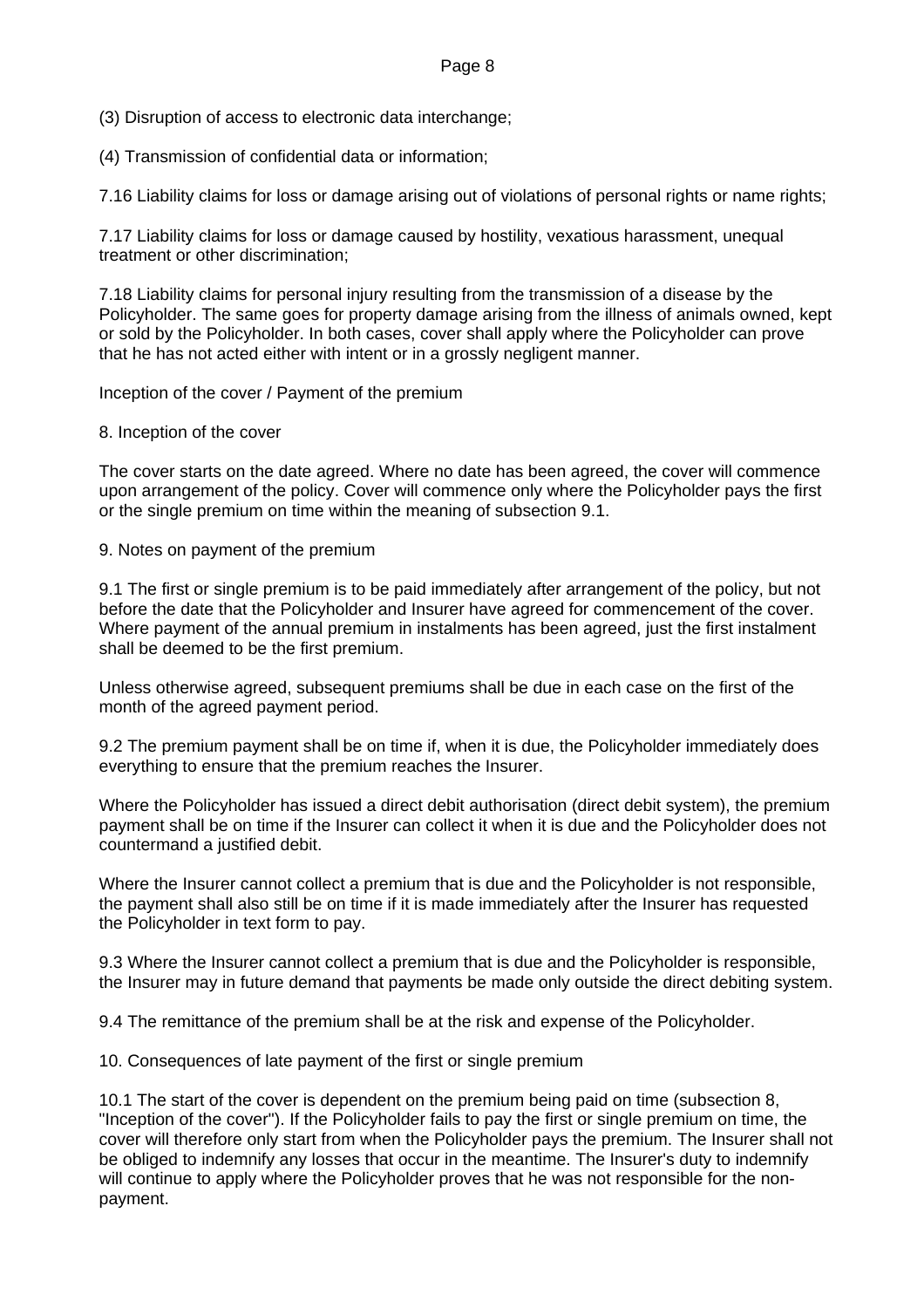The Insurer may plead that it is released from its duty to indemnify only where it has drawn the Policyholder's attention to this legal consequence of non-payment of the premium by means of a separate communication in text form or a conspicuous reference in the insurance policy.

10.2 Should the Policyholder fail to pay the first or single premium on time, the Insurer may rescind the policy as long as the Policyholder has not effected payment. The right of rescission shall be excluded where the Policyholder proves that he was not responsible for the nonpayment.

11. Consequences of late payment of subsequent premiums

11.1 Where the Policyholder fails to pay a subsequent premium on time, he will be in default without any request for payment. The Policyholder shall not be in default where payment is not made owing to circumstances beyond his control. In the event of default, the Insurer shall be entitled to demand compensation for any loss that it incurs as a result of the default.

Where payment of the annual premium in instalments has been agreed, any instalments still outstanding shall fall due immediately if the Policyholder is in default with the payment of an instalment. Furthermore, the Insurer may require the premium to be paid annually in future.

11.2 Should the Policyholder fail to pay a subsequent premium on time, the Insurer may at the Policyholder's expense set the Policyholder a deadline for payment in text form. The deadline for payment must be at least two weeks.

11.3 For insured events occurring after expiry of the payment deadline set, no cover shall apply if upon occurrence of the insured event the Policyholder is still in default with the payment. A prerequisite for this is that the Insurer should already have drawn the Policyholder's attention to this legal consequence when setting the deadline.

11.4 Once the payment deadline has expired, the Insurer may cancel the policy without observing any period of notice if the Policyholder is still in default with the premiums, interest or costs. A prerequisite for this is that the Insurer should already have drawn the Policyholder's attention to this legal consequence when setting the deadline. The Insurer may give notice of cancellation at the same time as it sets the deadline. This will then take effect automatically on expiry of the deadline if the Policyholder is still in default with payment at that time. The Insurer will likewise draw this legal consequence to the Policyholder's attention.

11.5 The Policyholder can also still pay the amount requested even after the Insurer's cancellation has become effective. The subsequent payment may only be made within one month following the cancellation or, where the notice of cancellation was already combined with setting of the deadline, within one month following expiry of the deadline. Should the Policyholder pay within this period, the cancellation shall become ineffective and the policy will continue. However, any losses occurring between expiry of the payment deadline and the payment shall not be covered.

11.6 Any notice of cancellation under this provision shall need to be in writing.

# 12. Insurance tax

All premiums invoiced include insurance tax, the amount that the Policyholder has to pay being as stipulated by law in each case.

# 13. Rate adjustment

13.1 Upon request, the Policyholder shall be obliged to tell the Insurer whether and what changes have been made to the insured risk compared with the information supplied for the purpose of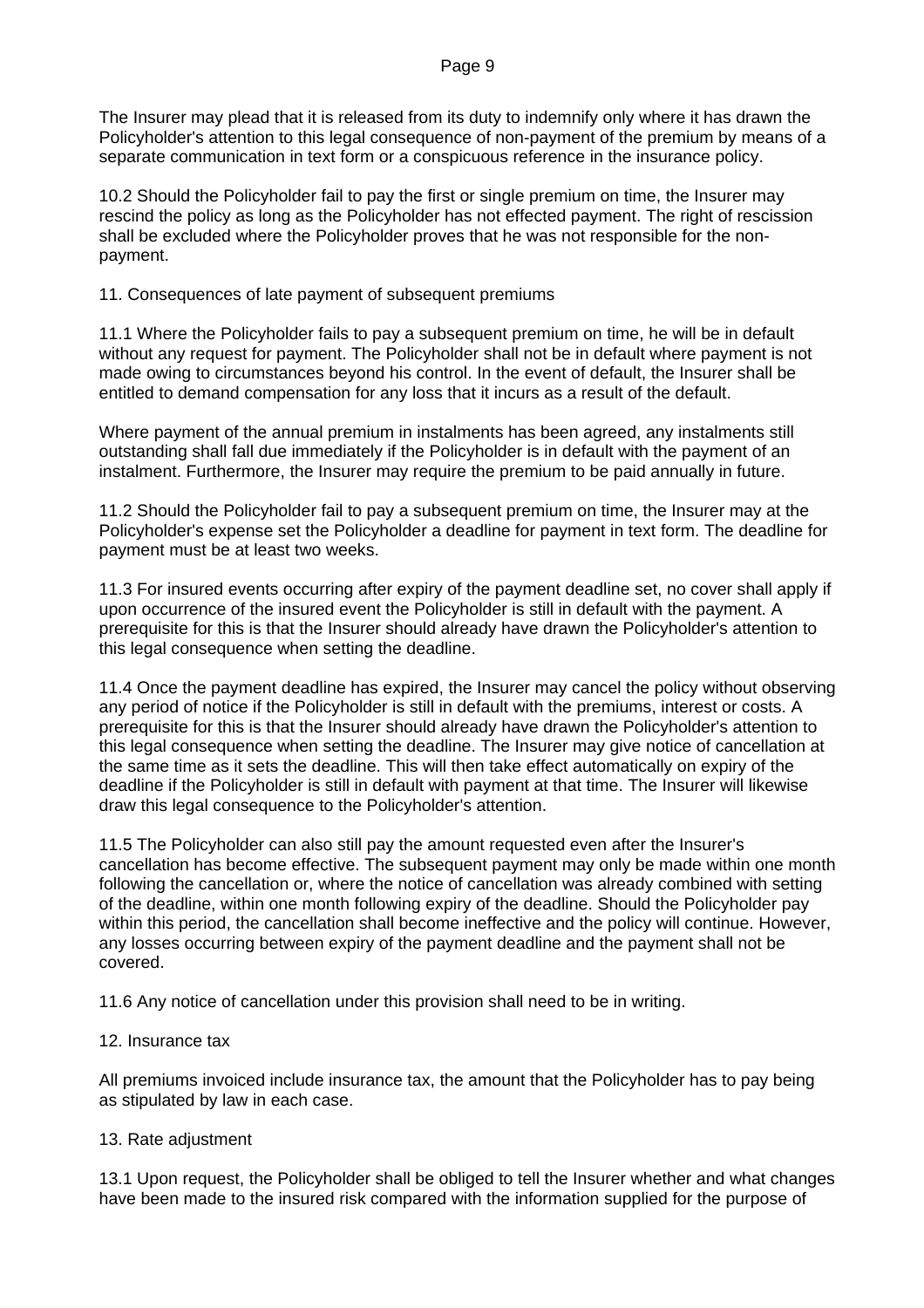assessing the premium. This request may also be made by means of a note on the premium statement. The information must be provided within one month of the request being received, with proof being furnished should the Insurer so require. Where incorrect information is given to the Insurer's disadvantage, the Insurer shall be entitled to demand from the Policyholder a contract penalty of three times the amount of the difference in premium ascertained. This shall not apply where the Policyholder proves that he was not to blame for the information being incorrect.

13.2 The premium shall be corrected from the time of the change (rate adjustment) on the basis of the Policyholder's change notice or other findings; where insured risks cease to exist, however, the premium will only be adjusted from the time when the Insurer receives the notice. The resulting adjusted premium may not fall below the contractually agreed minimum premium. Any increases and reductions in the minimum premium occurring in accordance with subsection 15.1 after the insurance has been arranged shall be taken into account.

13.3 Should the Policyholder fail to issue the notice in good time, then for the period for which the information was to be given the Insurer may demand an additional payment amounting to the premium already charged for that period. Where the information is provided subsequently, a rate adjustment shall take place. Any premium that the Policyholder has overpaid shall be reimbursed only if the information was supplied within two months following receipt of the notification of the increased premium.

13.4 The above provisions shall also apply to insurances for which the premium is paid in advance for several years.

14. Premium where the policy is terminated early

Where the policy is terminated early, unless otherwise provided by law the Insurer shall be able to demand only that portion of the premium corresponding to the period during which cover was in force.

Other statutory provisions shall apply in particular where the Insurer rescinds the contract on account of a breach of the duty of disclosure by the Policyholder or annuls it on the grounds of fraud. In these cases the Insurer may demand the agreed premium up to the time when its notice of rescission or avoidance is received. This shall also apply where cover ceases retroactively in these cases.

Where the Insurer rescinds the contract because the first or single premium has not been paid on time, it may charge a reasonable business fee.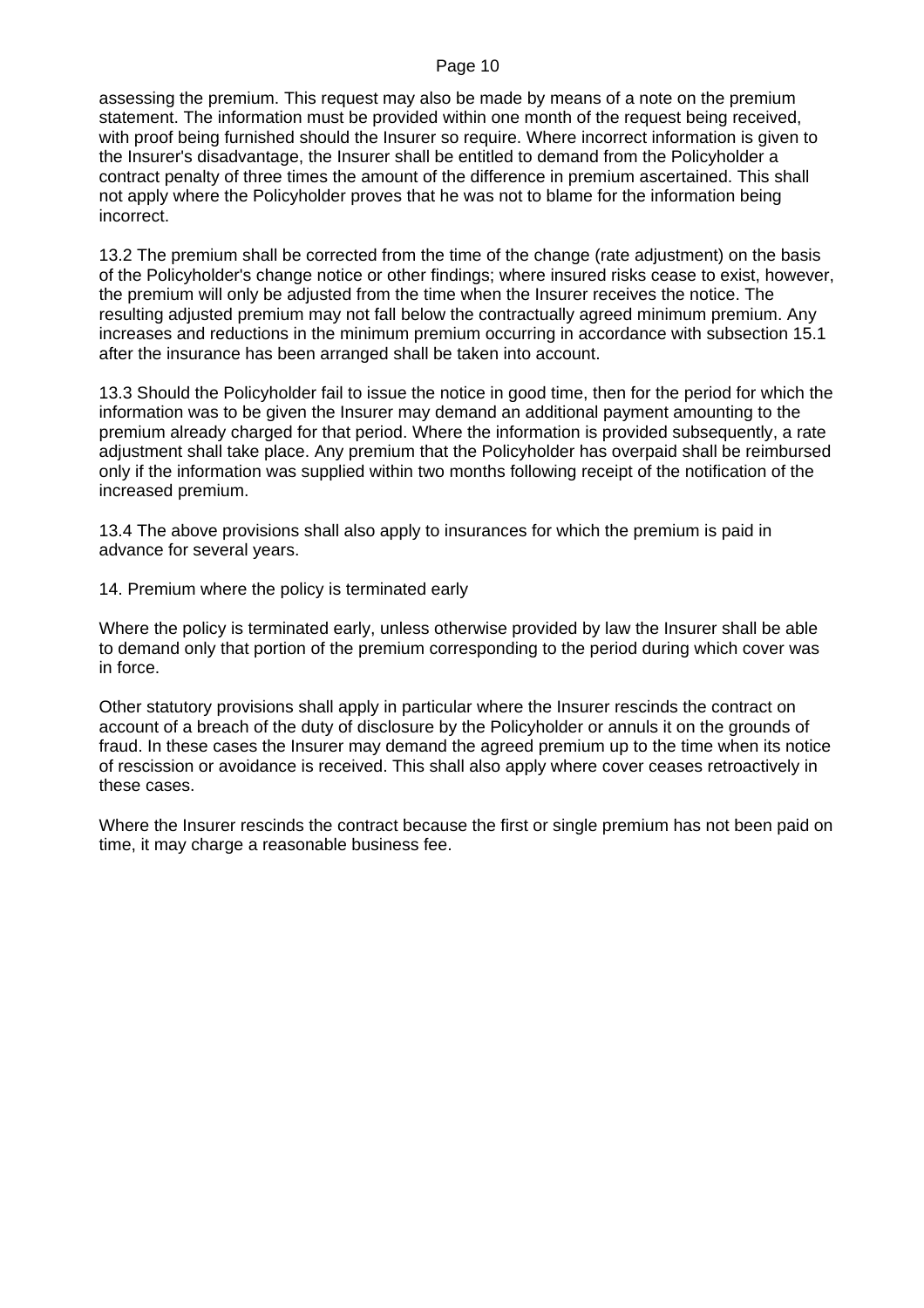### 15. Premium adjustment

15.1 Insurance premiums are subject to a premium adjustment, which shall apply to subsequent annual premiums due from 1 July onwards.

Where the premiums are calculated on the basis of payroll, contract price or amount of turnover, there shall be no premium adjustment. Regardless of the way in which premiums are calculated, minimum premiums shall be subject to the premium adjustment.

15.2 An independent trustee shall determine each year, with effect for the following year's premiums due as from 1 July, the percentage by which the average of the claims payments made in the past calendar year by all insurers licensed to transact general liability insurance has increased or decreased compared to the previous year but one. The trustee shall round down the percentage determined to the next lower whole number divisible by five. Where an individual loss leads to special expenses being incurred in order to determine the basis and amount of indemnity, such expenses shall also be deemed to be claims payments.

The average of the claims payments made in any one calendar year shall be the sum of the claims payments made in that year, divided by the number of new loss events reported over the same period.

15.3 In the event of an increase, the Insurer shall be entitled – and in the event of a reduction obliged – to adjust the premium for the following year by the percentage obtained from subsection 15.2 (premium adjustment). The Policyholder will be notified of the change to the premium for the following year with the next premium statement.

Where the average level of the Insurer's claims payments has increased in each of the last five calendar years by a lower percentage than that determined by the trustee for any of these years in accordance with subsection 15.2, the Insurer may increase the premium for the following year only by the percentage by which the average of its claims payments has increased in the last calendar year based on its own company figures; this increase may not exceed the one that would result under the previous paragraph.

15.4 Where the change in accordance with subsections 15.2 or 15.3 is less than 5 percent, there shall be no premium adjustment. This change shall, however, be taken into account in subsequent years.

Policy period and expiry / Cancellation

16. Policy period and cancellation at expiry

16.1 The agreed policy period is indicated in the insurance policy. Where a policy period of less than one year is agreed, the policy shall end at the stipulated time without any notice being required.

16.2 Where a policy period of at least one year is agreed, the policy shall be renewed after expiry of the agreed period for a further year in each case if neither the Policyholder nor the Insurer cancels it. The notice of cancellation must reach the party to the contract at least three months prior to expiry of the agreed policy period or of each subsequent year.

16.3 Where a policy period of more than three years is agreed, the Policyholder may already cancel the policy at expiry of the third year or of any subsequent year. The notice of cancellation must reach the Insurer at least three months prior to expiry of the third year or of each subsequent year.

16.4 Any cancellation under this provision shall be in writing, regardless of whether the cancellation is effected by the Policyholder or by the Insurer.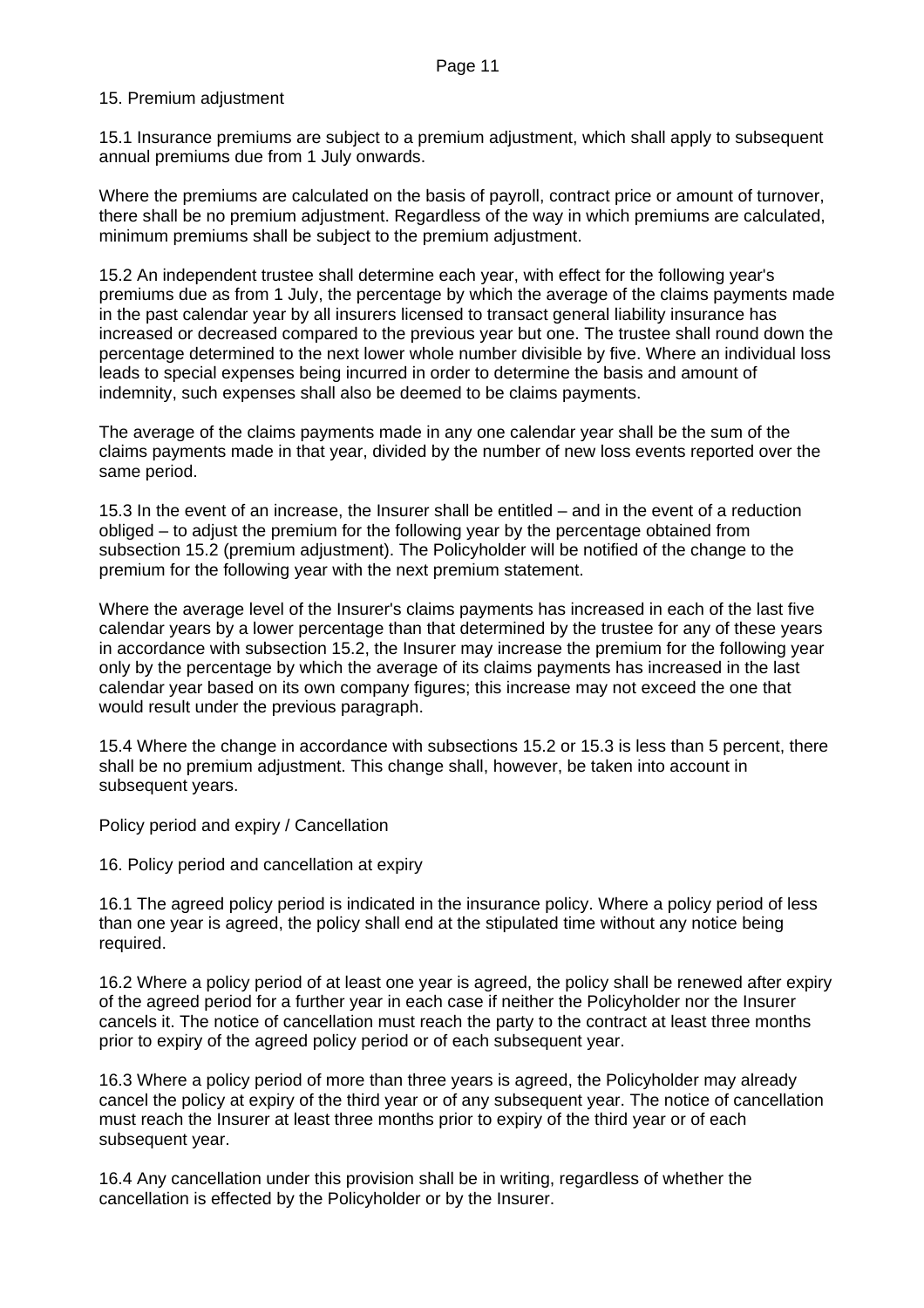17. Cessation of the insured risk

Where risks cease to exist completely and permanently, the insurance in respect of them shall cease to apply. In this case, the Insurer shall be entitled to the premium that it could have charged if the insurance of these risks had been applied for only up to the time when it became aware of their discontinuation.

### 18. Cancellation following adjustment of the premium

18.1 Where the premium increases as a result of the premium adjustment in accordance with subsection 15.3 without the scope of the cover altering accordingly, the Policyholder may cancel the policy within one month of receiving the Insurer's notification. The cancellation shall be effective immediately, but at the earliest from the time that the premium increase takes effect. The Insurer shall draw the Policyholder's attention to this statutory right of cancellation in the notification about the premium adjustment. The notification must reach the Policyholder at least one month before the premium increase takes effect.

18.2 Any notice of cancellation under this provision shall need to be in writing.

18.3 An increase in insurance tax shall not establish any right of cancellation.

19. Cancellation following an insured event

19.1 The insurance contract may be cancelled where

the Insurer has made an indemnity payment on account of an insured event, or

the Policyholder is served a legal writ in respect of a liability claim falling under the cover.

The notice of cancellation must have reached the party to the contract in writing at least one month after the indemnity payment or the service of the writ.

19.2 If the Policyholder cancels the insurance contract, his notice of cancellation will take effect immediately it is received by the Insurer. The Policyholder may, however, stipulate that the cancellation shall take effect at a later date, though not later than the end of the current period of insurance.

Where the Insurer cancels the insurance contract, the notice of cancellation shall take effect one month after it is received by the Policyholder;

20. Cancellation following sale of the insured company

20.1 Where a company for which liability insurance exists is sold to a third party, that party shall for the duration of its ownership be subrogated in the Policyholder's place to the rights and obligations arising out of the insurance contract.

This shall also apply where a company is taken over by a third party as a result of a beneficial interest, lease agreement or similar relationship.

20.2 In this case the insurance contract may be cancelled in writing

by the Insurer vis-à-vis the third party, subject to one month's notice,

by the third party vis-à-vis the Insurer with immediate effect or at the end of the current period of insurance.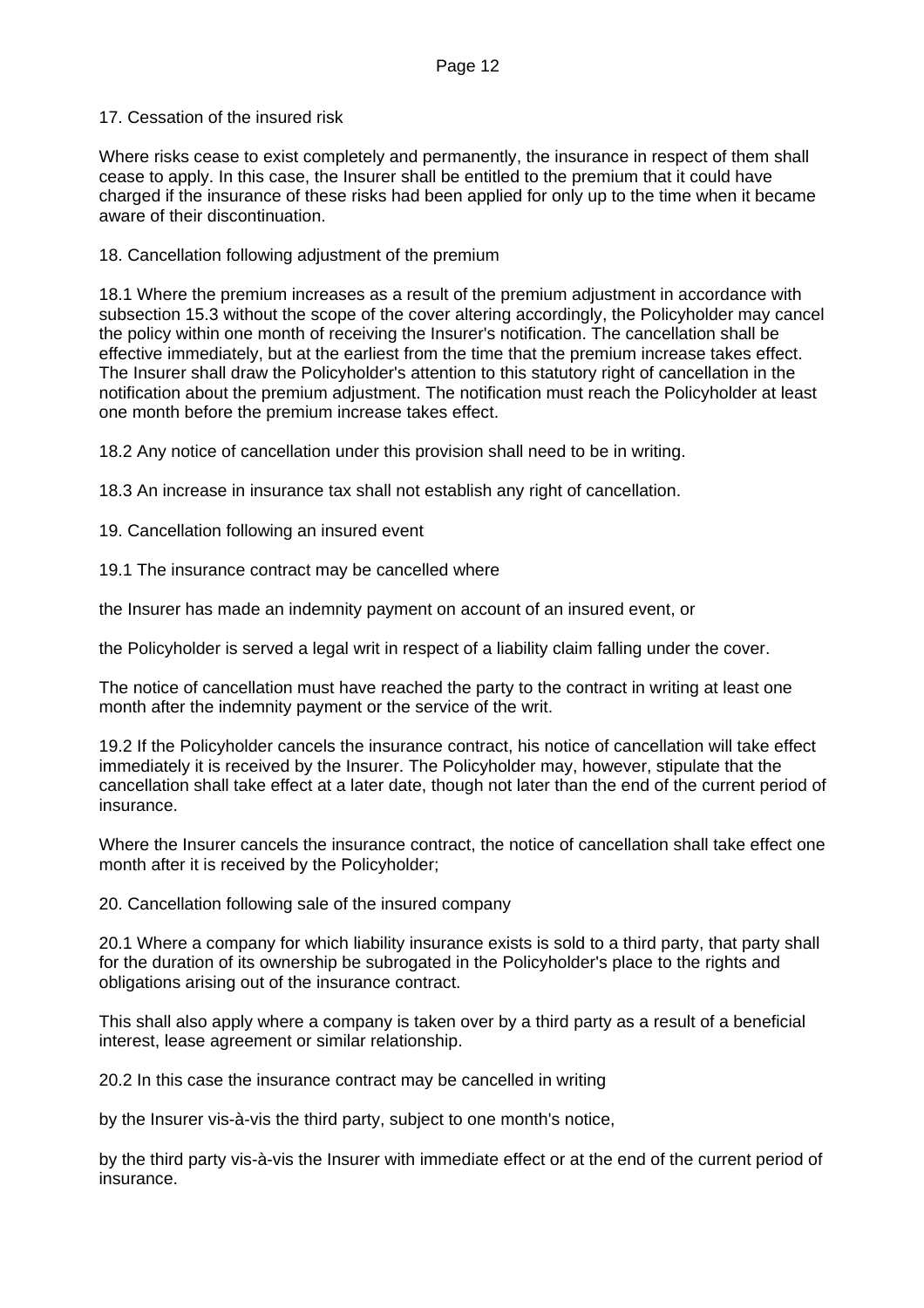20.3 The right of cancellation shall lapse where

the Insurer fails to exercise it within one month from the time when it learns of the transfer to the third party,

the third party fails to exercise it within one month following the transfer, with the right of cancellation continuing to exist for one month from the time when the third party becomes aware of the insurance.

20.4 Where the transfer to the third party happens during the current period of insurance and the insurance contract is not cancelled, the former Policyholder and the third party shall be jointly and severally liable for the insurance premium for this period.

The transfer of a company must be notified to the Insurer by the former Policyholder or the third party without delay.

Where the disclosure requirement is culpably breached, no cover shall apply in cases where an insured event occurs more than one month after the time when the Insurer ought to have received the notification and the Insurer would not have concluded with the purchaser the contract that existed with the seller.

The cover shall be reinstated and shall apply in respect of all insured events occurring no earlier than one month after the time when the Insurer became aware of the sale. This shall apply only where the Insurer has not made use of its right of cancellation in that month.

The cover shall not cease, despite breach of the disclosure requirement, in cases where the Insurer was aware of the sale at the time when it ought to have received the notification.

21. Cancellation following an increase in risk as a result of a change in or the enactment of legal regulations

Where there is an increase in the insured risk as a result of a change in existing legal regulations or the enactment of new ones, the Insurer shall be entitled to cancel the insurance contract in writing, subject to a period of notice of one month being observed. The right of cancellation shall cease if it is not exercised within one month from the time when the Insurer becomes aware of the increase.

### 22. Multiple insurance

22.1 Multiple insurance exists where the same risk is insured against third-party risks under several insurance contracts.

22.2 Where multiple insurance has come about without the Policyholder's knowledge, he can ask for the policy that was arranged later to be cancelled.

22.3 The right to cancel shall cease if the Policyholder fails to assert it within one month of learning of the multiple insurance. His request for the cover to be cancelled shall take effect upon receipt of his declaration.

22.4 Any declaration of cancellation under this provision shall need to be in writing.

Policyholder's obligations

23. Meaning of 'precontractual duty of disclosure' for the purposes of the law

23.1 The Policyholder shall be obliged, by the time he issues his contract statement, to disclose completely and truthfully all material facts known to him about which the Insurer has asked in text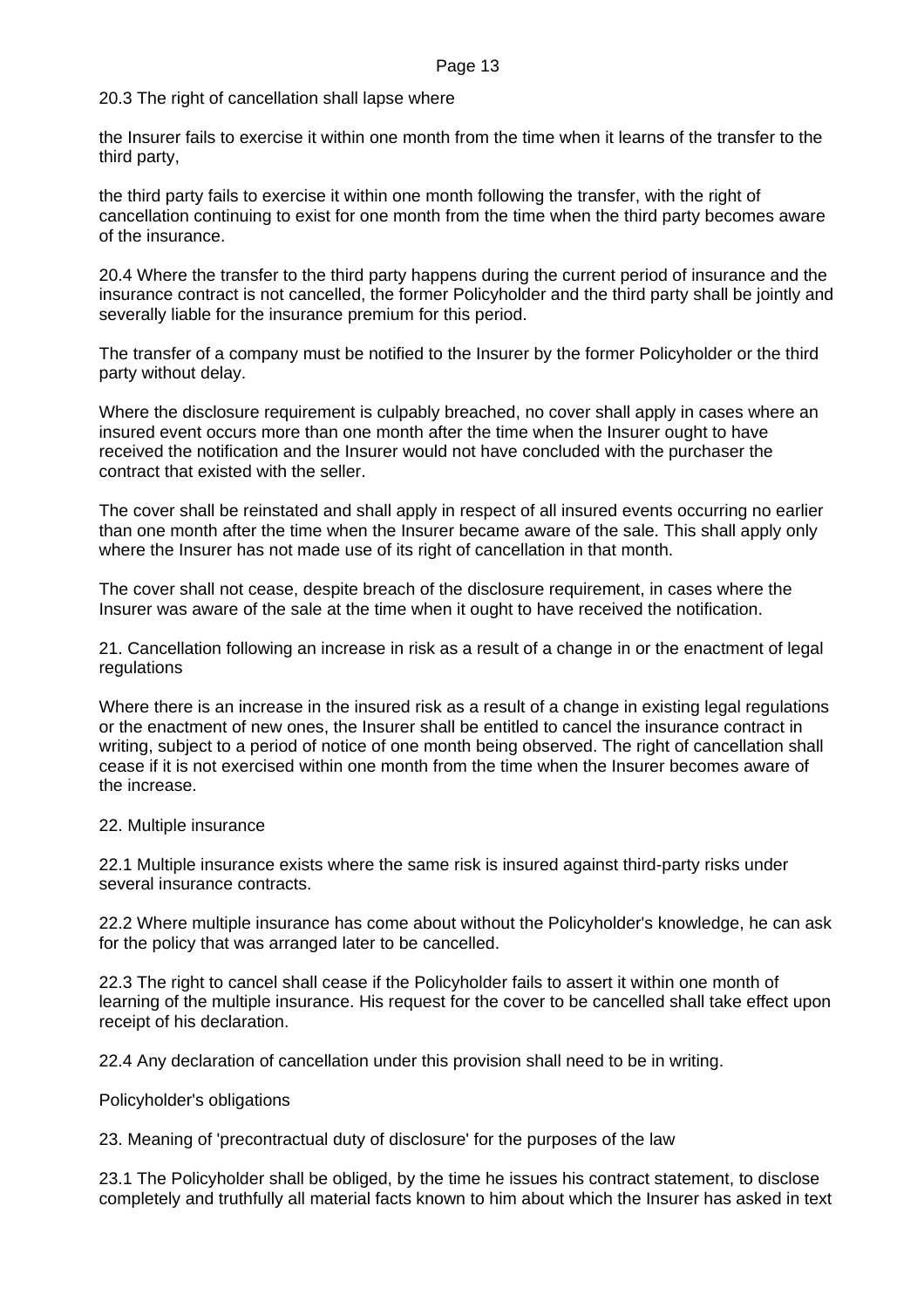form. Any circumstances that are material to the Insurer's decision to arrange the policy with the agreed content shall be material to acceptance of the risk.

If the Insurer asks in text form about material facts after the Policyholder's contract statement has been issued but before the contract has been accepted, the Policyholder shall also be obliged to disclose them.

Where a representative is acting for the Policyholder and he is aware of the material fact or acts fraudulently, the Policyholder shall be treated as if he himself had known about it or had fraudulently concealed the fact.

23.2 The consequences of any breach of the duty of disclosure are to be found in Sections 19 to 22 of the German Insurance Contract Act (VVG). Under the circumstances specified therein, the Insurer can rescind the insurance contract, be released from its duty to indemnify, cancel the policy, dispute it on the grounds of fraudulent misrepresentation, or also be entitled to alter the contract.

The Insurer shall be entitled to rights of rescission, cancellation or contract modification only if it has drawn the Policyholder's attention to the consequences of any breach of the duty of disclosure in text form in a separate communication.

23.3 If within the framework of a contract modification the Insurer increases the premium by more than 10% or excludes cover in respect of an undisclosed circumstance, the Policyholder may cancel the contract in accordance with Section 19 (6) of the German Insurance Contract Act (VVG).

23.4 Any right to alter the legal relationship by virtue of this provision (rescission, cancellation, avoidance or contract modification) shall need to be exercised in writing, irrespective of whether it is exercised by the Policyholder or by the Insurer.

24. Obligations prior to the occurrence of any insured event

Upon the Insurer's request, the Policyholder must eliminate any particularly hazardous circumstances within a reasonable period of time. This shall not apply where, considering both parties' interests, elimination would be unreasonable. A circumstance that has led to a loss shall automatically be deemed to be particularly hazardous.

25. Obligations following the occurrence of an insured event

25.1 Every insured event must be notified to the Insurer without delay, even if no claims for damages have yet been made.

25.2 The Policyholder must take steps to avert and minimise loss wherever possible. The Insurer's instructions in this respect must be followed insofar as it is reasonable for the Policyholder to do so. He shall be obliged to provide the Insurer with detailed, truthful loss reports and to assist it with claims assessment and settlement. All circumstances that in the Insurer's view are important for processing the claim must be notified by the Policyholder, and any documents requested for this purpose must be forwarded.

25.3 The Policyholder must likewise notify the Insurer without delay if a liability claim is made against him, public prosecution, official or judicial proceedings are instituted against him, a summary notice to pay is issued, or a third party legal notice is served on him.

25.4 The Policyholder must object to any summary notice to pay or any compensation order issued by the administrative authorities within the time specified, or lodge any other appeals that may be necessary. No instructions from the Insurer will be required for this.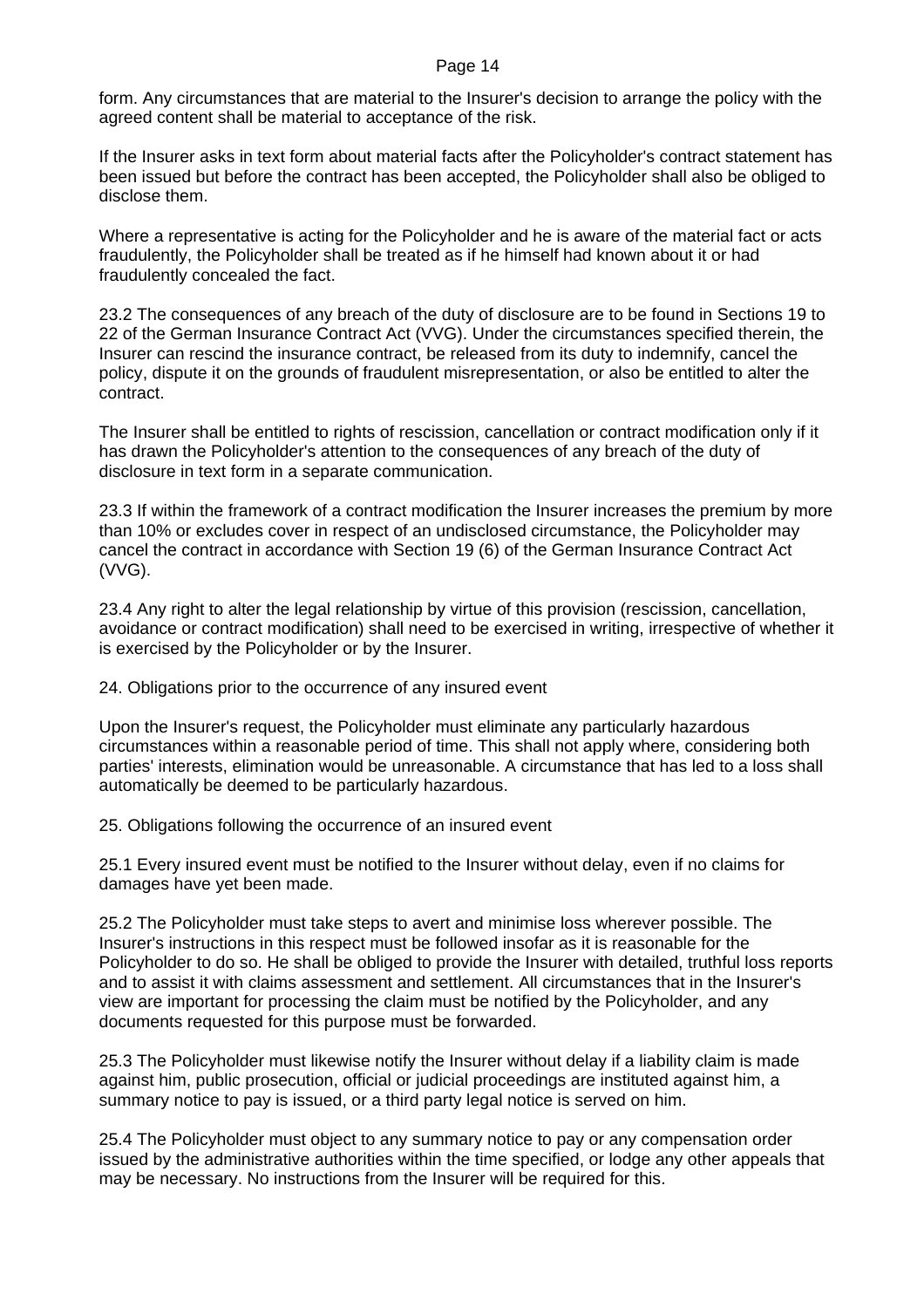25.5 Where a liability claim is asserted against the Policyholder through court action, he must leave the conduct of the case to the Insurer. The Insurer will engage a lawyer on the Policyholder's behalf. The Policyholder must grant the lawyer power of attorney, as well as provide all necessary information and make available the documents requested.

26. Legal consequences of breaches of obligations

26.1 A breach of obligations – regardless of whether the obligation is to be fulfilled before or after occurrence of the insured event – can affect the Insurer's duty to indemnify.

Where the Policyholder breaches an obligation arising out of this contract intentionally, no cover shall apply.

Where the Policyholder breaches an obligation arising out of this contract through gross negligence, the Insurer shall be entitled to reduce its indemnity. The reduction will depend on the seriousness of the Policyholder's fault. No reduction shall be made if the Policyholder is able to prove that no gross negligence was involved.

Even in the case of intent or gross negligence, the Insurer shall, however, be obliged to indemnify insofar as the Policyholder proves that the breach of obligation was not the cause of

either the occurrence or the ascertainment of the insured event

nor of the ascertainment or the extent of the Insurer's duty to indemnify.

This shall not apply where the Policyholder has breached the obligation maliciously.

Where the Policyholder breaches an information or disclosure obligation that he has to fulfil following occurrence of the insured event, the Insurer may invoke full or partial release from the duty to indemnify only if it has drawn the Policyholder's attention to this legal consequence in text form in a separate communication.

26.2 Where the Policyholder breaches an obligation arising out of this contract that he has to fulfil prior to occurrence of the insured event, the Insurer may not only assert the rights under subsection 26.1 but also cancel the policy without notice. The Insurer may only exercise the right of cancellation within one month of learning of the breach.

Cancellation shall be precluded where the Policyholder proves that the breach of obligation was neither intentional nor grossly negligent.

26.3 The notice of cancellation under this provision shall need to be in writing.

Other provisions

27. Additional Insureds

27.1 Where the insurance extends also or exclusively to liability claims against persons other than the Policyholder himself, all provisions applying to him shall also be applicable to those Insureds accordingly. The provisions on provisional insurance (subsection 4) shall not apply where the new risk arises only for an Insured but not also for the Policyholder.

27.2 The Policyholder alone shall be entitled to exercise the rights arising out of the insurance contract. He shall remain responsible besides the Insured for fulfilling the obligations.

28. Prohibition on assignment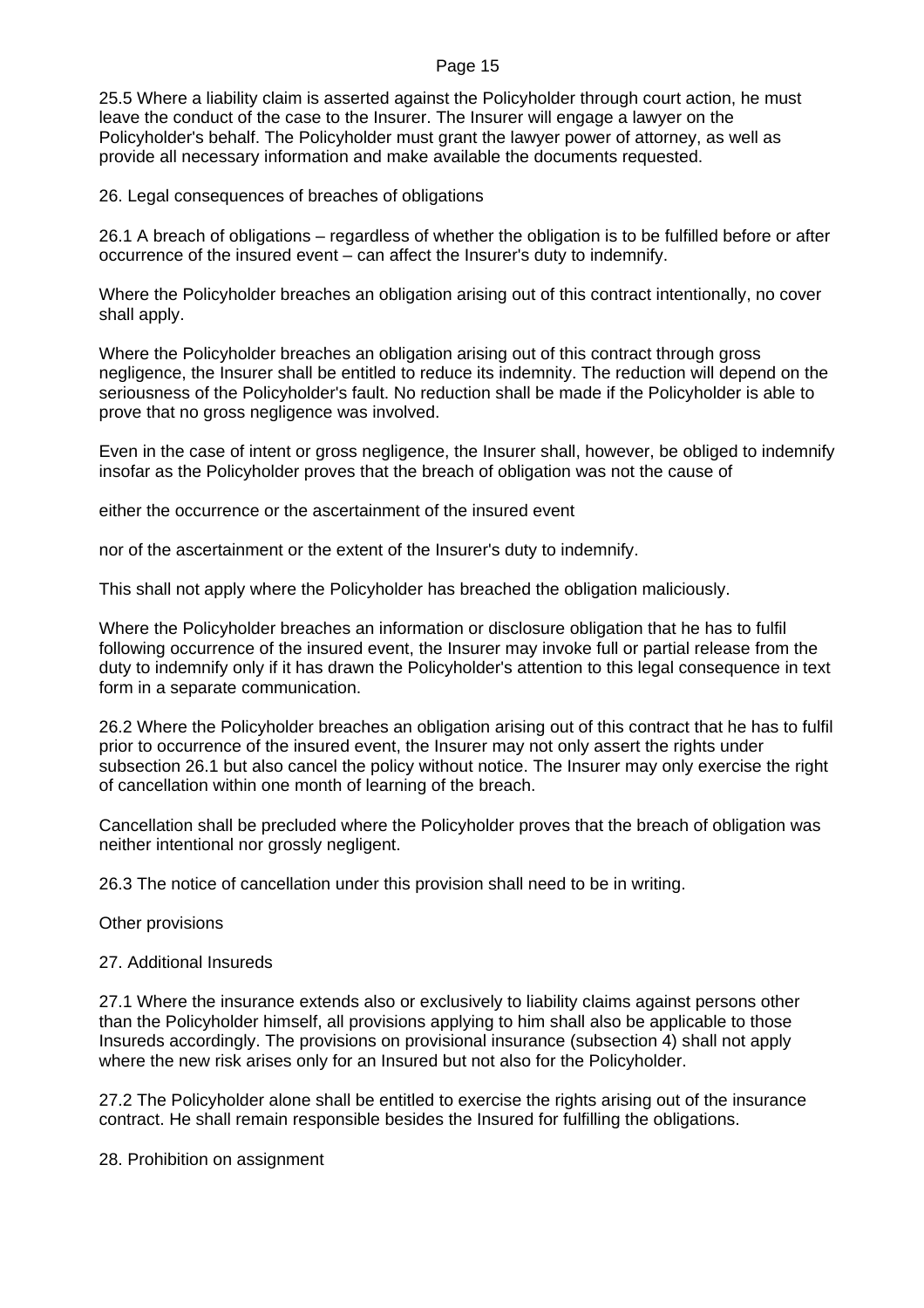Without the Insurer's consent, the right of indemnity may be neither assigned nor pledged before it has been finally determined. Assignment to the injured third party is permissible.

29. Notifications / Declarations of intent / Change of address / Change of name

29.1 Notifications and declarations relating to the insurance relationship can have far-reaching effects. These should therefore be made in text form or in writing even where neither the law nor the insurance contract makes provision for such a form.

29.2 Where the Policyholder has failed to notify the Insurer of a change in his address or name, the posting of a registered letter to the last address known to the Insurer under the last name known to it shall suffice for the purposes of submitting any declaration of intent to the Policyholder. The declaration shall be deemed received three days after the letter is sent.

29.3 Where the Policyholder has given the address of his business establishment for the insurance, subsection 29.2 shall apply analogously to any relocation of the business establishment.

30. Statutory period of limitation for claims under the policy

30.1 Any claims arising out of the insurance contract shall be time-barred after three years in accordance with Section 195 of the German Civil Code (BGB). Details regarding the commencement, duration and interruption of the limitation period shall depend on Sections 195 to 213 BGB.

30.2 Where the Policyholder has reported a claim under the insurance contract to the Insurer, the limitation period shall be suspended up to the time when the Policyholder receives the Insurer's decision in text form.

### 31. Court having jurisdiction

31.1 The Policyholder may institute legal proceedings arising out of the insurance relationship at the court having jurisdiction for the Insurer's registered office or the one that is locally competent for the Insurer's branch looking after the Policyholder.

The Policyholder may also bring legal actions before the German court in whose district he has his residence at the time the action is brought or, in the absence of a residence, his habitual abode. Where the Policyholder is a legal entity, the competent German court shall be determined according to its registered office.

Where, according to the law, other places of jurisdiction exist, the Policyholder may also bring actions there.

The Insurer may bring legal actions against the Policyholder, arising out of the insurance relationship, before the court in whose district the Policyholder has his residence at the time the action is brought or, in the absence of a residence, his habitual abode. Where the Policyholder is a legal entity, the competent court shall be determined according to its registered office.

31.3 If the Policyholder's residence at the time the action is brought is unknown and no habitual abode in Germany is known either, both the Policyholder and the Insurer may institute legal proceedings in connection with the insurance relationship exclusively before the court having jurisdiction for the Insurer's registered office or the one that is locally competent for its branch looking after the Policyholder. This shall also apply accordingly where the Policyholder is a legal entity and its registered office is unknown.

31.4 If at the time the action is brought the Policyholder does not have his residence or registered office in a Member State of the European Community, Iceland, Norway or Switzerland, both the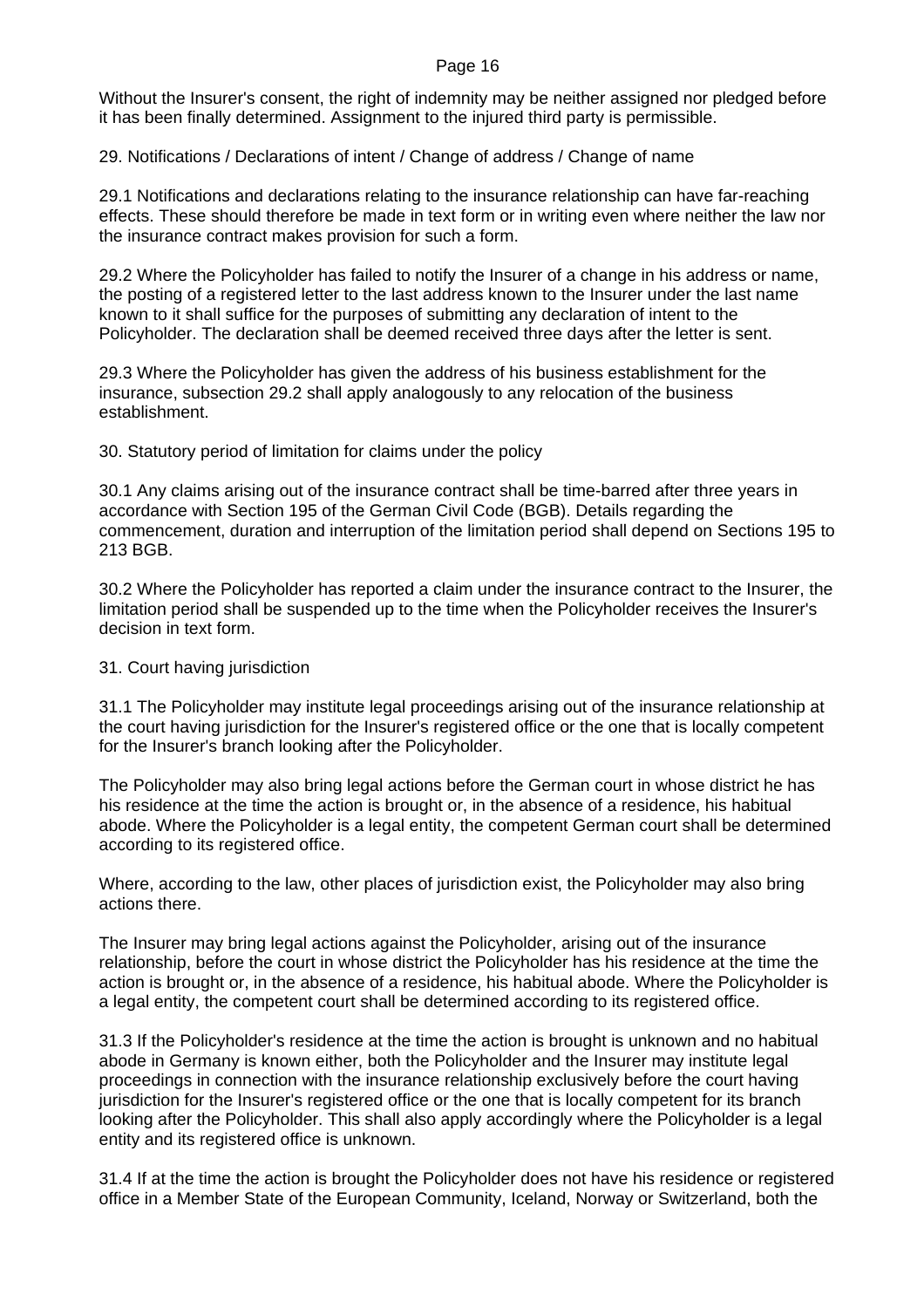Policyholder and the Insurer may institute legal proceedings in connection with the insurance relationship exclusively before the court having jurisdiction for the Insurer's registered office or the one that is locally competent for its branch looking after the Policyholder.

31.5 Where the Policyholder has his residence or habitual abode in Germany when the contract is arranged and an insured damaging event occurs abroad, actions in this connection may only be brought before a German court.

31.1 The Policyholder may institute legal proceedings at the court having jurisdiction for the Insurer's registered office or at one that is locally competent for a German branch looking after the Policyholder. Alternatively, the Policyholder may also bring any actions before the court having jurisdiction for his German residence or habitual abode in Germany.

If at the time the action is brought the Policyholder has his residence or habitual abode in Germany, the Insurer may only institute legal proceedings before the court that is locally competent for that place. Where the Policyholder has transferred his residence or habitual abode to another country after the contract has been arranged, the Insurer may institute legal proceedings before the court having jurisdiction for the Policyholder's last German residence or habitual abode known to it.

32. Applicable law

For this contract, German law applies.

33. Circumstances under which a change in the conditions is allowed

33.1 Where a provision in terms and conditions of insurance (clause) has been declared invalid through

a supreme court decision or

a legally valid administrative decision,

the Insurer shall be entitled to amend, supplement or replace the clause concerned, provided the prerequisites in the following paragraphs exist.

33.2 The change shall only be possible for clauses relating to the subject-matter and scope of the insurance, exclusions, the policyholder's obligations after the contract has been concluded, premium adjustment, policy period and cancellation.

33.3 Prerequisites for any change shall be that the statutory provisions do not contain any concrete regulation on filling the gap and that deleting the clause without replacing it does not constitute an appropriate solution that is fair to the typical interests of the parties to the contract.

33.4 Any change shall be made in accordance with the principles of an additional interpretation of the contract. This means that the invalid clause is replaced by a provision that the parties to the contract would have chosen as a solution that was appropriate and fair to their typical interests if they had been aware of the clause's invalidity at the time the contract was concluded.

33.5 Under the prerequisites mentioned above, the Insurer shall also be authorised to adapt clauses that are essentially identical in content in cases where judicial or official decisions are directed against other insurers' clauses.

33.6 The Insurer shall notify the Policyholder of the adapted clauses and explain them to him in text form.